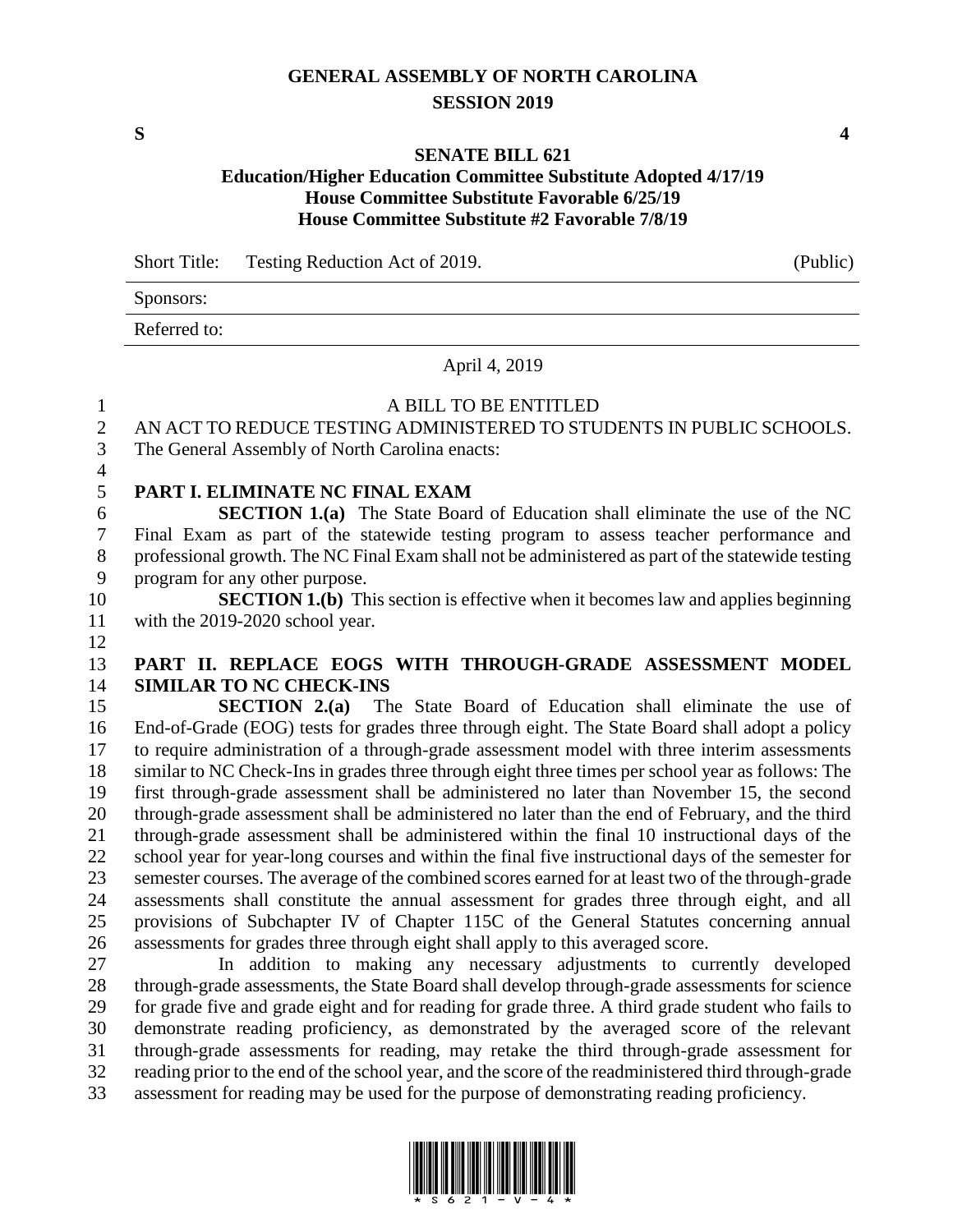## **General Assembly Of North Carolina Session 2019 Session 2019**

 Policies regarding participation in the NCEXTEND1 alternative assessment may be applied in the same manner as prior to the enactment of this act, and the State Board of Education may continue use of the NCEXTEND1 for students with disabilities, as appropriate.

 The State Board of Education shall review existing testing security policies and shall revise them as necessary to provide for as secure a testing environment as required by federal law or as a condition of a federal grant. The State Board shall not require testing security measures in excess of those required for federal compliance.

8 **SECTION 2.(b)** G.S. 115C-81.36(b) reads as rewritten:<br>9 "(b) When advanced courses are offered in mathematics, any

 "(b) When advanced courses are offered in mathematics, any student scoring at a level five on the end-of-grade or end-of-course test that denotes superior command of knowledge and skills for the mathematics course in which the student was most recently enrolled shall be enrolled in the advanced course for the next mathematics course in which the student is enrolled. A student in seventh grade scoring at a level five on the seventh grade mathematics end-of-grade test that denotes superior command of knowledge and skills shall be enrolled in a high school level mathematics course in eighth grade. No student who qualifies under this subsection shall be removed from the advanced or high school mathematics course in which the student is enrolled unless a parent or guardian of the student provides written consent for the student to be excluded or removed from that course."

**SECTION 2.(c)** G.S. 115C-105.41(a) reads as rewritten:

 "(a) In order to implement Part 1A of Article 8 of this Chapter, local school administrative units shall identify students who are at risk for academic failure and who are not successfully progressing toward grade promotion and graduation, beginning in kindergarten. Identification shall occur as early as can reasonably be done and can be based on grades, observations, diagnostic and formative assessments, State assessments, and other factors, including reading on grade level, that impact student performance that teachers and administrators consider 26 appropriate, without having to await the results of end-of-grade or end-of-course State-mandated tests."

**SECTION 2.(d)** G.S. 115C-276(q) reads as rewritten:

 "(q) To Assign School Principals. – Subject to local board policy, the superintendent shall have the authority to assign principals to school buildings. When making an assignment, the superintendent shall consider (i) whether a principal has demonstrated the leadership ability to increase student achievement at a school where conditions indicated a significant risk of low student performance; and (ii) how to maintain stability at a school where, during the time the principal has been at a school, there has been significant improvement on end-of-course or end-of-grade tests and other accountability measures developed by the State Board of Education."

 **SECTION 2.(e)** If Senate Bill 500, 2019 Regular Session, becomes law, Section 2(b) of this act is repealed, and G.S. 115C-81.36, as amended by Senate Bill 500, 2019 Regular Session, reads as rewritten:

- "**§ 115C-81.36. Advanced courses in mathematics.**
- …

 (a1) When advanced learning opportunities are offered in mathematics in grades three 42 through five, any student scoring at the highest level on the end-of-grade-State-mandated test shall, for the next school year, be provided advanced learning opportunities in mathematics approved for that student's grade level. No student who qualifies under this subsection shall be removed from the advanced learning opportunity provided to the student unless a parent or guardian of the student provides written consent for the student to be excluded or removed after being adequately informed that the student's placement was determined by the student's 48 achievement on the previous end-of-grade-State-mandated test.

 (b) When advanced courses are offered in mathematics in grades six and higher, any 50 student scoring at the highest level on the end-of-grade or end-of-course State-mandated test that denotes superior command of knowledge and skills for the mathematics course in which the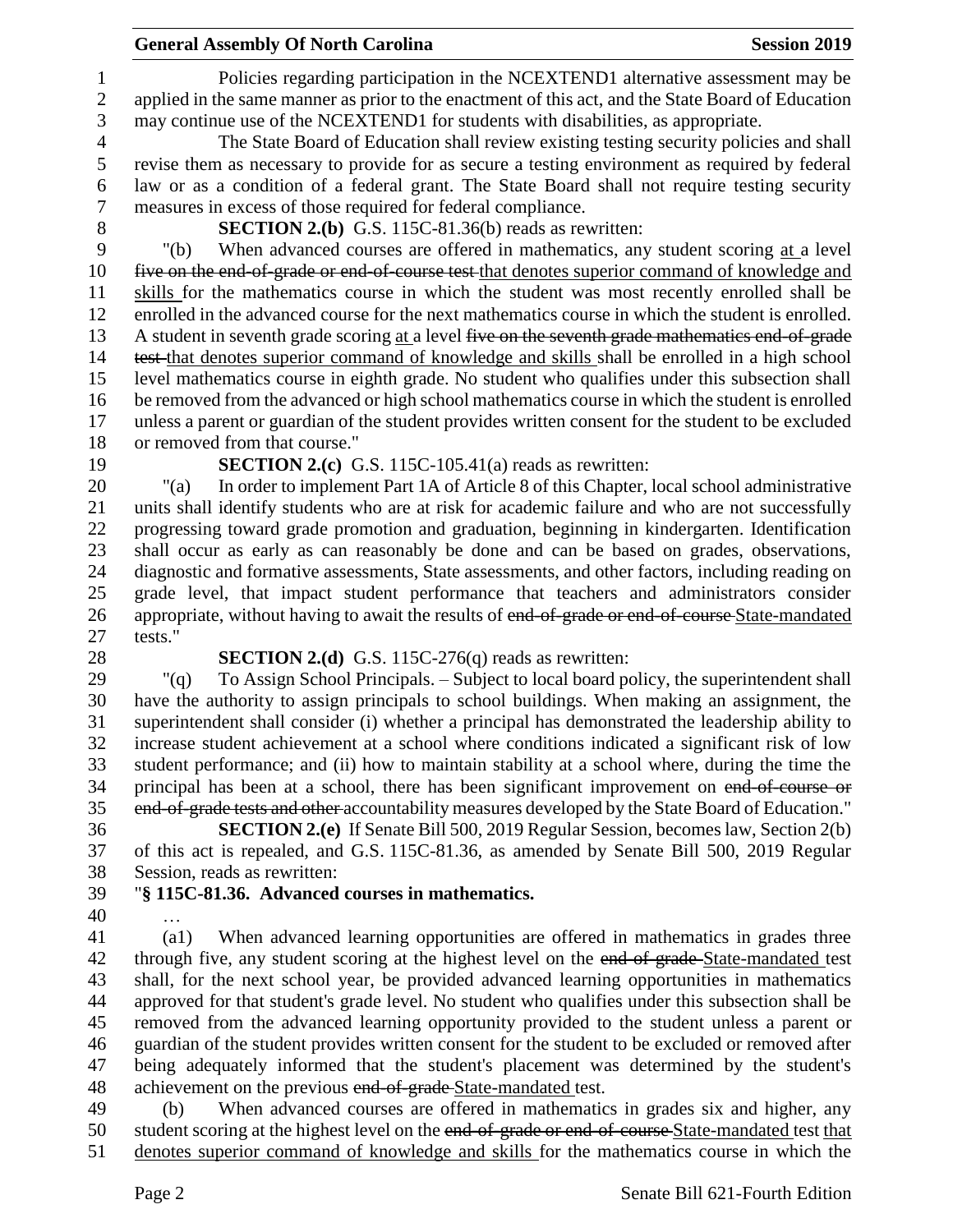#### **General Assembly Of North Carolina Session 2019 Session 2019**

 student was most recently enrolled shall be enrolled in the advanced course for the next mathematics course in which the student is enrolled. A student in seventh grade scoring at the 3 highest level on the seventh grade mathematics end-of-grade-State-mandated test that denotes superior command of knowledge and skills shall be enrolled in a high school level mathematics course in eighth grade. Local boards of education may provide supplemental content enrichment, which may include the administration of diagnostic assessments, to students enrolled in a high school level mathematics course. No student who qualifies under this subsection shall be 8 removed from the advanced or high school mathematics course in which the student is enrolled<br>9 unless a parent or guardian of the student provides written consent for the student to be excluded unless a parent or guardian of the student provides written consent for the student to be excluded or removed from that course after being adequately informed that the student's placement was 11 determined by the student's achievement on in the previous end of grade or end of course test.mathematics course. …."

 **SECTION 2.(f)** This section is effective when it becomes law and applies beginning with testing administered for the 2022-2023 school year.

#### 

# **PART III. REPLACE EOCS WITH THE ACT OR OTHER NATIONALLY RECOGNIZED ASSESSMENT OF HIGH SCHOOL ACHIEVEMENT AND COLLEGE READINESS**

 **SECTION 3.(a)** The State Board of Education shall eliminate use of End-of-Course (EOC) tests for grades nine through 12. The nationally recognized assessment of high school achievement and college readiness, or the alternate assessment, administered to all students in eleventh grade pursuant to G.S. 115C-174.11(c)(4), as amended by subsection (d) of this section, shall constitute the State-mandated testing in grades nine through 12 required by G.S. 115C-174.11(c)(1). Policies regarding participation in the NCEXTEND1 alternative assessment may be applied in the same manner as prior to the enactment of this act, and the State Board of Education may continue the use of the NCEXTEND1 for students with disabilities, as appropriate.

**SECTION 3.(b)** G.S. 115C-83.15(b)(2) reads as rewritten:

- "(2) For schools serving any students in ninth through twelfth grade, the State Board shall assign points on the following measures available for that school: a. One point for each percent of students who score at or above proficient on either the Algebra I or Integrated Math I end-of-course test or, for
- students who completed Algebra I or Integrated Math I before ninth grade, another mathematics course with an end-of-course test.the math subtest of a nationally recognized assessment of high school achievement and college readiness.
- b. One point for each percent of students who score at or above proficient 39 on the English II end-of-course test, the reading subtest of a nationally recognized assessment of high school achievement and college readiness.
- c. One point for each percent of students who score at or above proficient 43 on the Biology end-of-course test. science subtest or the science subject test of a nationally recognized assessment of high school achievement and college readiness.
- d. One point for each percent of students who complete Algebra II or Integrated Math III with a passing grade.
- e. One point for each percent of students who achieve the minimum score required for admission into a constituent institution of The University of North Carolina on a nationally normed test of college readiness.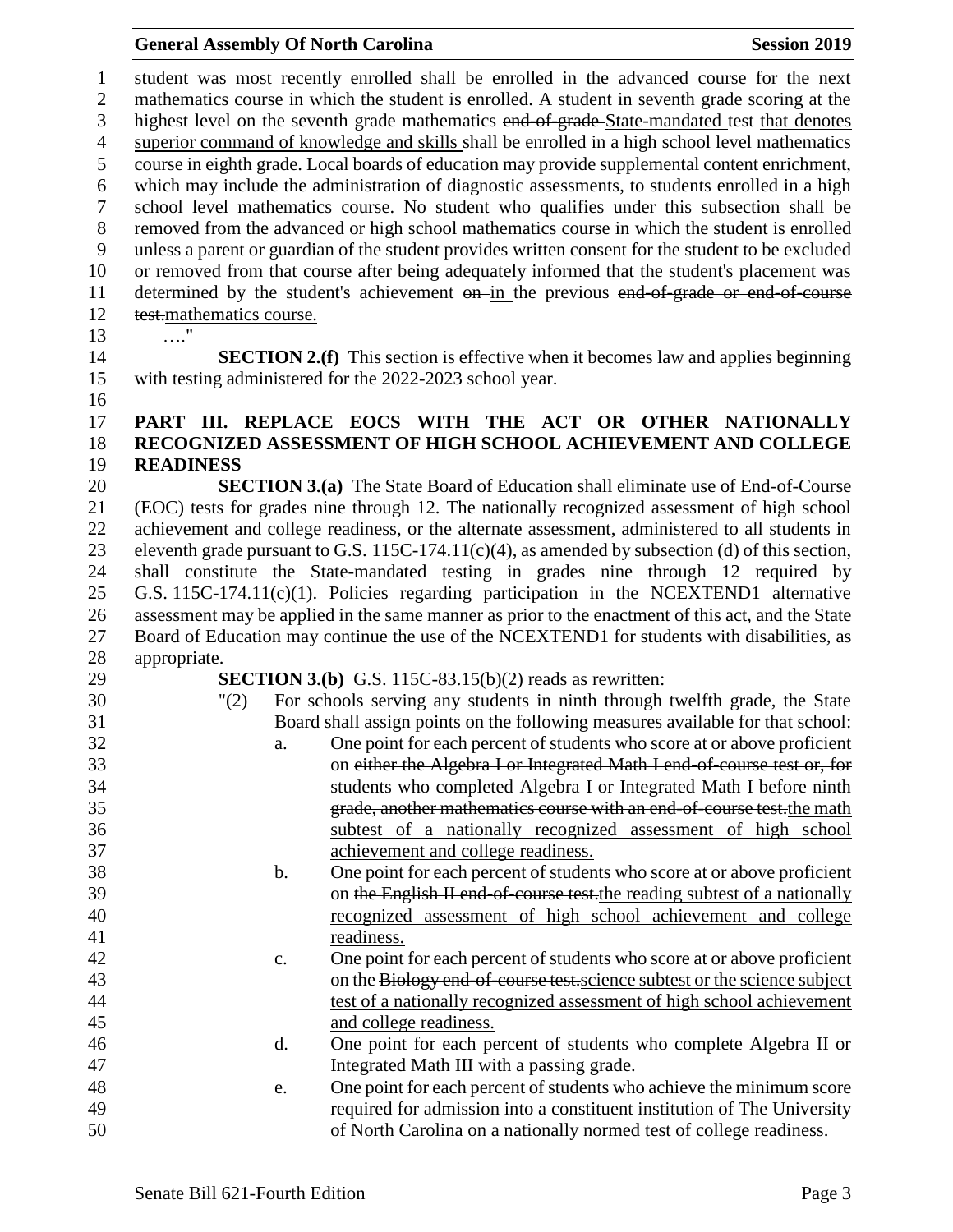|      | <b>General Assembly Of North Carolina</b> |                                                                                                                                                                                                                               | <b>Session 2019</b> |
|------|-------------------------------------------|-------------------------------------------------------------------------------------------------------------------------------------------------------------------------------------------------------------------------------|---------------------|
|      | f.                                        | One point for each percent of students enrolled in Career and<br>Technical Education courses who meet the standard when scoring at<br>Silver, Gold, or Platinum levels on a nationally normed test of<br>workplace readiness. |                     |
|      | g.                                        | One point for each percent of students who graduate within four years                                                                                                                                                         |                     |
|      |                                           | of entering high school.                                                                                                                                                                                                      |                     |
|      | h.                                        | One point for each percent of students who progress in achieving                                                                                                                                                              |                     |
|      |                                           | English language proficiency."                                                                                                                                                                                                |                     |
|      |                                           | <b>SECTION 3.(c)</b> G.S. 115C-83.16(a)(2) reads as rewritten:                                                                                                                                                                |                     |
| "(2) |                                           | For schools serving any students in ninth through twelfth grade, the State                                                                                                                                                    |                     |
|      |                                           | Board shall define the indicators as follows:                                                                                                                                                                                 |                     |
|      | a.                                        | Academic indicators. -                                                                                                                                                                                                        |                     |
|      | 1.                                        | The academic achievement indicator shall include the<br>following measures:                                                                                                                                                   |                     |
|      |                                           | $\mathbf{I}$ .<br>Proficiency on either the Algebra I or Integrated Math<br>I end of course test or, for students who completed                                                                                               |                     |
|      |                                           | Algebra I or Integrated Math I before ninth grade,                                                                                                                                                                            |                     |
|      |                                           | another mathematics course with an end of course                                                                                                                                                                              |                     |
|      |                                           | test-the math subtest of a nationally recognized                                                                                                                                                                              |                     |
|      |                                           | assessment of high school achievement and college                                                                                                                                                                             |                     |
|      |                                           | readiness.                                                                                                                                                                                                                    |                     |
|      |                                           | Π.<br>Proficiency on the English II end-of-course test-reading                                                                                                                                                                |                     |
|      |                                           | subtest of a nationally recognized assessment of high                                                                                                                                                                         |                     |
|      |                                           | school achievement and college readiness.                                                                                                                                                                                     |                     |
|      |                                           | Ш.<br>The growth score earned by schools.                                                                                                                                                                                     |                     |
|      | 2.                                        | Repealed by Session Laws 2017-206, s. 1(b), effective August                                                                                                                                                                  |                     |
|      |                                           | 30, 2017, and applicable beginning with the 2017-2018 school                                                                                                                                                                  |                     |
|      |                                           | year.                                                                                                                                                                                                                         |                     |
|      | 3.                                        | The graduation rate indicator shall be the percentage of                                                                                                                                                                      |                     |
|      |                                           | students who graduate within four years of entering high                                                                                                                                                                      |                     |
|      |                                           | school.                                                                                                                                                                                                                       |                     |
|      | 4.                                        | The English language proficiency indicator shall be the                                                                                                                                                                       |                     |
|      |                                           | percentage of students who progress in achieving English                                                                                                                                                                      |                     |
|      | b.                                        | language proficiency.                                                                                                                                                                                                         |                     |
|      |                                           | School quality and student success indicator. - The school quality and<br>student success indicator shall be made up of the following measures:                                                                               |                     |
|      | 1.                                        | Proficiency on the Biology end of course test science subtest                                                                                                                                                                 |                     |
|      |                                           | of a nationally recognized assessment of high school                                                                                                                                                                          |                     |
|      |                                           | achievement and college readiness.                                                                                                                                                                                            |                     |
|      | 2.                                        | The percentage of students who complete Algebra II or                                                                                                                                                                         |                     |
|      |                                           | Integrated Math III with a passing grade.                                                                                                                                                                                     |                     |
|      | 3.                                        | The percentage of students who achieve the minimum score                                                                                                                                                                      |                     |
|      |                                           | required for admission into a constituent institution of The                                                                                                                                                                  |                     |
|      |                                           | University of North Carolina on a nationally normed test of                                                                                                                                                                   |                     |
|      |                                           | college readiness.                                                                                                                                                                                                            |                     |
|      | 4.                                        | The percentage of students enrolled in Career and Technical                                                                                                                                                                   |                     |
|      |                                           | Education courses who meet the standard when scoring at                                                                                                                                                                       |                     |
|      |                                           | Silver, Gold, or Platinum levels on a nationally normed test of                                                                                                                                                               |                     |
|      |                                           | workplace readiness."                                                                                                                                                                                                         |                     |
|      |                                           | <b>SECTION 3.(d)</b> G.S. 115C-174.11(4) reads as rewritten:                                                                                                                                                                  |                     |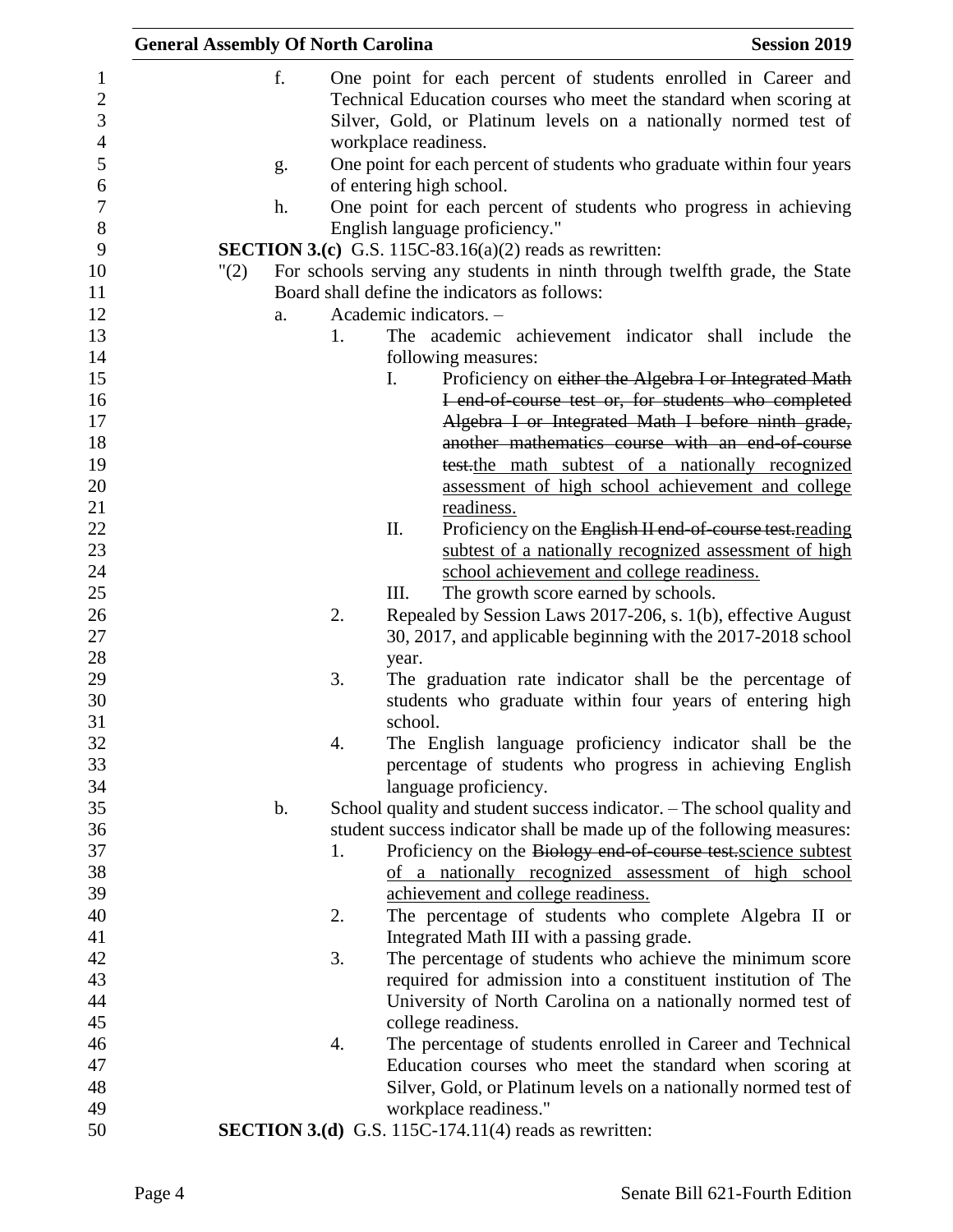|                | <b>General Assembly Of North Carolina</b>                                              | <b>Session 2019</b> |
|----------------|----------------------------------------------------------------------------------------|---------------------|
|                | "(4)<br>To the extent funds are made available, the The State Board of Education shall |                     |
| $\overline{2}$ | use a competitive bid process to adopt one nationally norm-referenced college          |                     |
|                | admissions test nationally recognized assessment of high school achievement            |                     |
|                | and college readiness to make available to local school administrative units,          |                     |
| 5              |                                                                                        |                     |
|                | regional schools, and charter schools to administer to all students in the             |                     |
| 6              | eleventh grade unless the student has already taken a comparable test and              |                     |
|                | scored at or above a level set by the State Board. students. The State Board of        |                     |
| 8              | Education shall require the administration of an alternate to the nationally           |                     |
| 9              | norm-referenced college admissions test nationally recognized assessment of            |                     |
| 10             | high school achievement and college readiness or an alternate precursor test           |                     |
|                | to the nationally norm-referenced college admissions test nationally                   |                     |
| 12             | recognized assessment of high school achievement and college readiness to a            |                     |
|                | student who (i) exhibits severe and pervasive delays in all areas of conceptual,       |                     |
| 14             | linguistic, and academic development and in adaptive behaviors, including              |                     |
| 15             | communication, daily living skills, and self-care, (ii) is following the extended      |                     |
| 16             | content standards of the Standard Course of Study as provided in                       |                     |
| 17             | G.S. 115C-81.5, or is following a course of study that, upon completing high           |                     |
| 18             | school, may not lead to admission into a college-level course of study resulting       |                     |
| 19             | in a college degree, and (iii) has a written parental request for an alternate         |                     |
| 20             | assessment.in accordance with federal law.                                             |                     |
|                | The State Board of Education shall ensure that parents of students enrolled            |                     |
| 22<br>23       | in all public schools, including charter and regional schools, have the                |                     |
|                | necessary information to make informed decisions regarding participation in            |                     |
|                | the nationally norm-referenced college admissions test and precursor test.             |                     |
|                | Alternate assessment results and nationally norm-referenced college                    |                     |
|                | admissions test assessment nationally recognized assessment of high school             |                     |
|                | achievement and college readiness results of students with disabilities shall be       |                     |
|                | included in school accountability reports, including charter and regional              |                     |
|                | schools, provided by the State Board of Education."                                    |                     |
|                | <b>SECTION 3.(e)</b> G.S. 116-11(10a) reads as rewritten:                              |                     |
|                | "(10a) The Board of Governors, the State Board of Community Colleges, and the          |                     |
|                | State Board of Education, in consultation with nonprofit postsecondary                 |                     |
|                | educational institutions shall plan a system to provide an exchange of                 |                     |
|                | information among the public schools and institutions of higher education to           |                     |
|                | be implemented no later than June 30, 1995. As used in this section,                   |                     |
|                | "institutions of higher education" shall mean (i) public higher education              |                     |
|                | institutions defined in G.S. $116-143.1(a)(3)$ , and (ii) those nonprofit              |                     |
|                | postsecondary educational institutions as described in G.S. 116-280 that               |                     |
|                | choose to participate in the information exchange. The information shall               |                     |
|                | include:                                                                               |                     |
|                | The number of high school graduates who apply to, are admitted to,<br>a.               |                     |
|                | and enroll in institutions of higher education;                                        |                     |
|                | College performance of high school graduates for the year<br>b.                        |                     |
|                | immediately following high school graduation including each                            |                     |
|                | student's: need for remedial coursework at the institution of higher                   |                     |
|                | education that the student attends; performance in standard freshmen                   |                     |
|                | courses; and continued enrollment in a subsequent year in the same or                  |                     |
|                | another institution of higher education in the State;                                  |                     |
|                | The progress of students from one institution of higher education to<br>c.             |                     |
|                | another; and                                                                           |                     |
|                |                                                                                        |                     |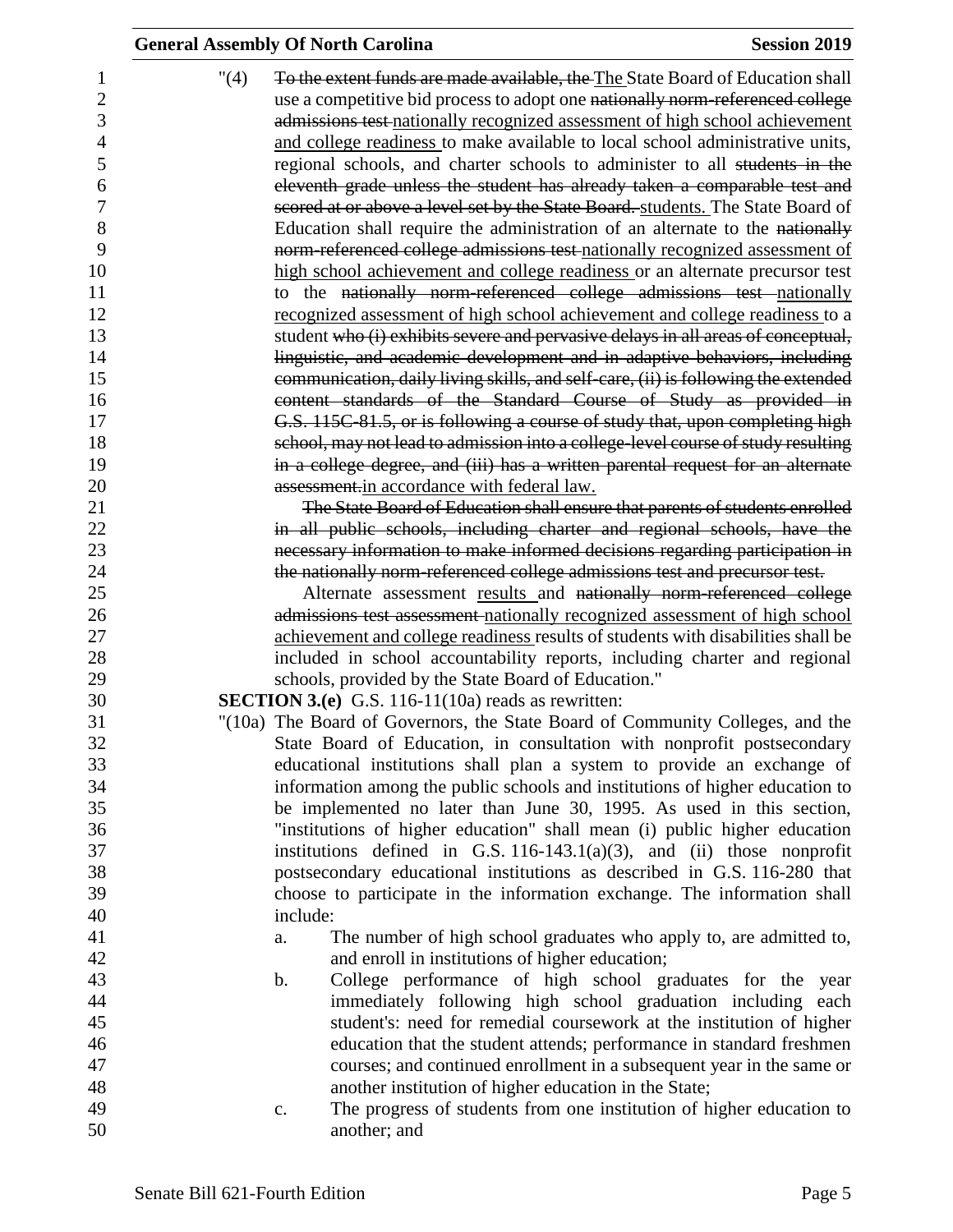| <b>General Assembly Of North Carolina</b><br><b>Session 2019</b>                                                                                                                                 |
|--------------------------------------------------------------------------------------------------------------------------------------------------------------------------------------------------|
| Consistent and uniform public school course information including<br>d.                                                                                                                          |
| course code, name, and description.                                                                                                                                                              |
| The Department of Public Instruction shall generate and the local school                                                                                                                         |
| administrative units shall use standardized transcripts in an automated format                                                                                                                   |
| for applicants to higher education institutions. The standardized transcript                                                                                                                     |
| shall include grade point average, class rank, end of course test scores, scores                                                                                                                 |
| from the nationally recognized assessment of high school achievement and                                                                                                                         |
| college readiness administered pursuant to G.S. 115C-174.11(c), and uniform                                                                                                                      |
| course information including course code, name, units earned toward                                                                                                                              |
| graduation, and credits earned for admission from an institution of higher                                                                                                                       |
| education. The grade point average and class rank shall be calculated by a                                                                                                                       |
| standard method to be devised by the institutions of higher education."                                                                                                                          |
| <b>SECTION 3.(f)</b> Subsections (a) and (d) of this section become effective January 1,                                                                                                         |
| 2020, and apply beginning with testing administered for the 2020-2021 school year. Subsections                                                                                                   |
| (b) and (c) of this section become effective January 1, 2021, and apply beginning with school                                                                                                    |
| performance grades issued based on data from the 2020-2021 school year. Subsection (e) of this                                                                                                   |
| section becomes effective July 1, 2020, and applies beginning with students entering their junior                                                                                                |
| year in the 2020-2021 school year.                                                                                                                                                               |
|                                                                                                                                                                                                  |
| PART IV. PLAN TO REDUCE STANDARDIZED TESTING BY LOCAL SCHOOL                                                                                                                                     |
| <b>ADMINISTRATIVE UNITS</b>                                                                                                                                                                      |
| <b>SECTION 4.(a)</b> G.S. 115C-174.12 reads as rewritten:                                                                                                                                        |
| "§ 115C-174.12. Responsibilities of agencies.                                                                                                                                                    |
| .                                                                                                                                                                                                |
| In each even-numbered year, each local board of education shall review all local<br>(d1)                                                                                                         |
| standardized testing administered to students by the local school administrative unit at the                                                                                                     |
| direction of the local board of education for the prior two school years, in order to determine the                                                                                              |
| number of tests administered to students and the number of hours required for students to<br>complete the tests. If the average over the prior two-year period of either (i) the number of tests |
| administered or (ii) the number of hours required for students to complete the tests exceeds the                                                                                                 |
| State average over the prior two-year period, as published pursuant to subsection (e1) of this                                                                                                   |
| section, the local board of education shall submit to the Department of Public Instruction and the                                                                                               |
| State Board of Education, by October 1 of the even-numbered year, a plan to eliminate certain                                                                                                    |
| local standardized testing in order to ensure that neither the number of tests nor the number of                                                                                                 |
| hours required for students to complete the tests exceeds the State average. The State Board of                                                                                                  |
| Education shall waive the requirement that a local board develop and submit a plan if the State                                                                                                  |
| Board finds that the local board has made significant progress toward reducing local testing to                                                                                                  |
| the State average.                                                                                                                                                                               |
| By November 1 of each year, the State Board of Education shall submit a report to<br>(e)                                                                                                         |
| the Joint Legislative Education Oversight Committee containing information regarding the                                                                                                         |
| statewide administration of the testing program, including the number and type of tests and the                                                                                                  |
| testing schedule, and a summary of any local testing programs reported by local boards of                                                                                                        |
| education to the State Board of Education in accordance with subsection (d) of this section. The                                                                                                 |
| report shall also include a summary of any local plans provided to the State Board in accordance                                                                                                 |
| with subsection $(d1)$ of this section.                                                                                                                                                          |
| By September 1 of each year, the Superintendent of Public Instruction shall publish<br>(e1)                                                                                                      |
| on the Web site of the Department of Public Instruction a the following:                                                                                                                         |
| A uniform calendar that includes schedules for State-required testing and<br>(1)                                                                                                                 |
| reporting results of tests for at least the next two school years, including                                                                                                                     |
| estimates of the average time for administering State-required standardized                                                                                                                      |

51 tests. The uniform calendar shall be provided to local boards of education in